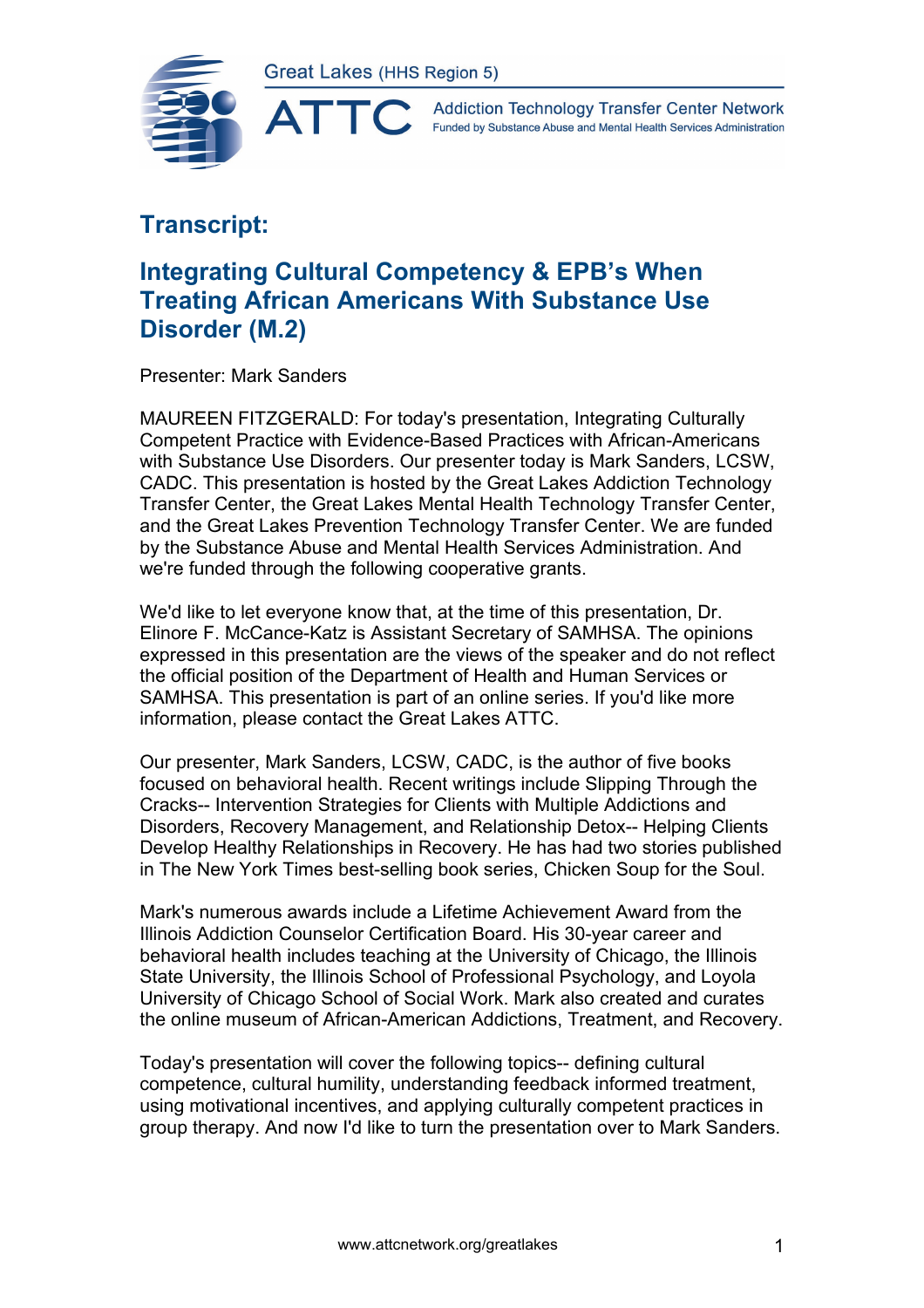

**Addiction Technology Transfer Center Network** Funded by Substance Abuse and Mental Health Services Administration

MARK SANDERS: Thank you, Maureen. And I'd like to ask everybody listening to the webinar to join me in giving the Great Lakes ATTC a virtual round of applause for sponsoring this webinar series. And I'd like to start with one of my favorite quotes. "The flap of a butterfly's wings In Brazil can cause an earthquake in Texas. The flap of a butterfly wings in Brazil can cause an earthquake in Texas." And I'd like to take a moment to explain that quote using a story.

So on March of 1986, I was sitting in my office in downtown Chicago. And the phone rang at 9 o'clock on a Monday morning. It was an African-American male who called. And he was in tears. He was crying. He said, I need to see a counselor today.

I looked in the appointment book, and I said, I can see you in one hour. He said it will take eight hours. He lived on 103rd Street South. My office was located downtown Chicago on Jackson and State Street. He walked 103 blocks to meet with me. Was he motivated?

He had gotten paid that Friday and spent his whole paycheck on drugs. So he called me at 9 o'clock on a Monday morning. He showed up exhausted and filled with remorse. And I knew that if I were to talk to him for a whole hour, his tears might have dried up, and he might not have felt like getting help. I've discovered in my 36 years as a drug counselor that, sometimes, you can talk to someone so long that you can actually talk them out of getting help.

So 15 minutes into the conversation, I asked, are you ready to get help? He says, I'm ready. I said, if you leave my office, and you go and stand on the corner of Jackson and State Street, a bus will appear. Take the bus to the end of the line. At the end of the line, you'll find a drug treatment center. And he said, I don't have bus fare.

And I was about to reach into my pocket to give him bus fare. Then one of my professor's voices came into my head. We're not about charity. We're about helping people help themselves. Give a man a fish, he eats for a day. Teach a man to fish, he eats for a lifetime. I reached into my pocket, then gave him bus fare. He walked 103 blocks.

I left my desk, and I waited for the bus. And I said to him, as I was paying his bus fare, at the end of the line, there's a drug treatment center. He came back a year to the day that I gave him that bus fare and gave it back and said that he was grateful for his recovery.

What I've learned in my 36 years as a drug counselor is that once you've helped someone with their recovery, eventually, gratitude sets in. And once they become grateful, they start doing good things in the world. Then the people that they helped start doing really good things in the world. And out of gratitude, those that they helped start doing great things in the world.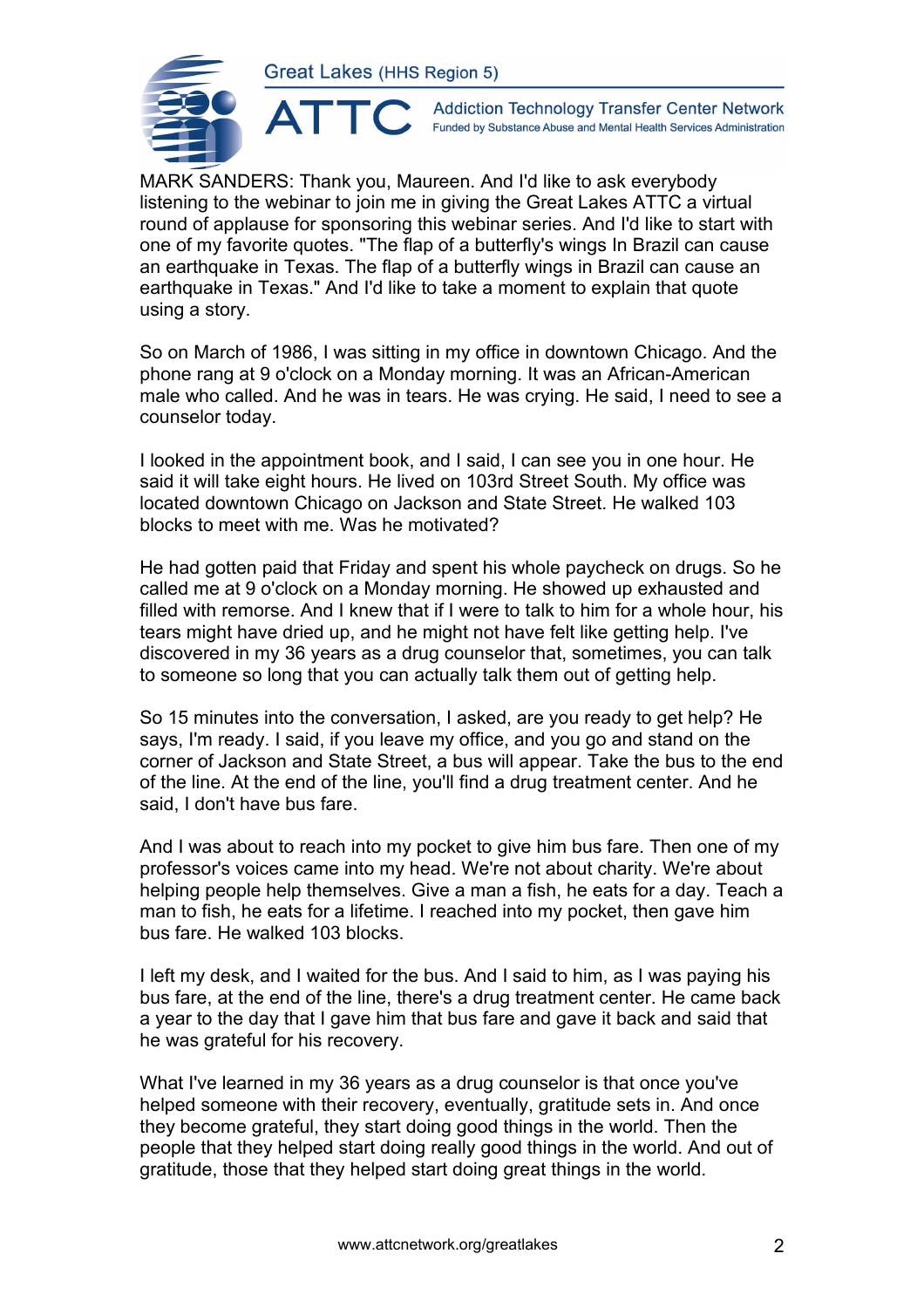

**Addiction Technology Transfer Center Network** Funded by Substance Abuse and Mental Health Services Administration

So it basically means that your good work never ends. So it really is true that the flap of a butterfly's wings In Brazil can cause an earthquake in Texas, that every bit of good that you do to promote recovery will be magnified.

Today's webinar is entitled Integrating Culturally Competent Practice with Evidence-Based Practices with African-Americans with Substance Use Disorders. And we'd like to start with a definition of key terms. And the first definition is a definition of cultural competence. It reads the ability to substantially understand, communicate, and interact effectively with people from different cultures.

Now, I've been doing these trainings on cultural competence for 25 years. And while I think that's not a bad goal to aim for, there's a part of me that believes that it's virtually impossible to be completely culturally competent. In fact, if you look at this definition, it suggests that once you have a certain amount of information, you have arrived. There are many experts who believe that you could read 300 books on Chinese culture, and there will still be some things about Chinese culture that you simply would not understand.

The next definition is of cultural humility. It reads, a lifelong process in which one first learns to increase self-awareness of their own biases, assumptions, and stereotypes-- now, I can tell you that I've been doing these trainings on cultural competence for decades, and I still have lots of biases, I make assumptions and stereotypes-- and the ability to challenge their own beliefs when they interact with others. Cultural humility involves the ability to acknowledge gaps in one's own knowledge of various cultures and an openness to learn new ideas and contradictory information.

So cultural humility really requires us to literally be humble and acknowledge that we do not know everything about our own culture or the culture of other people that we serve. And it challenges us to keep learning more. And the backdrop of this workshop is the belief that cultural humility is a much more realistic goal than cultural competence.

So the first premise of this webinar is that in this era of evidence-based practices, few, if any, models have been intentional about integrating or incorporating cultural competence into the model. I want you to take a moment to think about whether or not you know of any evidence-based practices that have been intentional about incorporating cultural competence into the model. And I often ask this question at live seminars, for people to raise their hand if they know of any evidence-based practice that incorporate culture intentionally, and never have I ever seen one hand go up.

"Each evidence-based practice introduces techniques. Techniques alone have no therapeutic value." Many of you have gone to school for years, spent thousands of dollars to learn techniques. And yet, the evidence indicates that not one technique in and of itself has therapeutic value. "They are only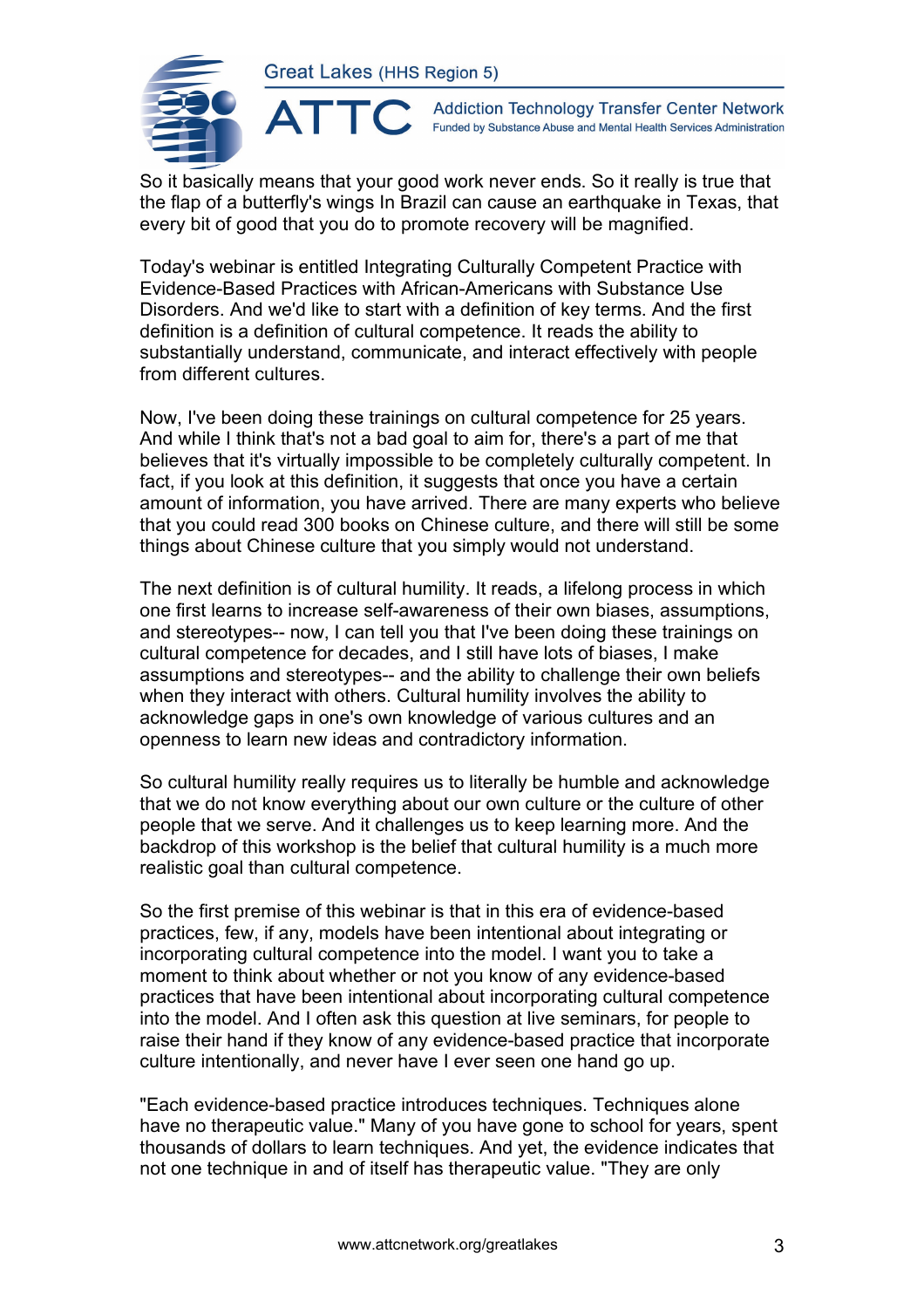

**Addiction Technology Transfer Center Network** Funded by Substance Abuse and Mental Health Services Administration

valuable if the client finds it credible, influenced by the therapeutic relationship."

So I want you to think about the fact that there can often be tension, particularly in cross-cultural relationships-- counseling relationship-- between the counselor and the African-American client. And unless that tension is addressed, it doesn't matter whether or not you are a master in 10 evidencebased practices and you have a hundred techniques. It won't be effective until you're able to address the tension that may exist between you and the client.

So I pose some questions for you to look at a later date to examine your experiences and how they might impact your relationship with the African-American client with substance use disorders. You can begin that process by asking yourself questions like, what is your ethnicity, what has it meant for you to be a member of your own cultural group? What traumatic experiences have your ethnic or cultural group endured?

I want to take a moment and talk about the reason that question is very important. Well, you'll find that at the core of addiction for so many clients in general, and African-Americans specifically, is a history of trauma, both historical trauma and current trauma. And some clinicians might find themselves saying, well, I don't really relate to the client because I have never experienced trauma.

And in live seminars, I often point out that almost every member of every audience I've ever presented to is a trauma survivor. Some of you listening to this call will may be the descendants of former Africans who were enslaved. Some of you on this call may be the descendants of indentured servants. And these were individuals who were allowed to leave the prisons in Europe a few hundred years ago and work off their prison sentences through slave labor.

Some of you on this call may be Native Americans, coming from a group that has hundreds of years of massacre, trauma, and land taken away. Some of you listening may be refugees, coming to America, not seeking, necessarily, but escaping some horrible situations that you faced at home. Some of you on this call might be descendants of European immigrants who came to America several hundred years ago via Ellis Island.

In my live seminars, I often ask participants to raise their hand if they actually come from a family that migrated to the United States several hundred years ago from Europe via Ellis Island. And they raise their hand, and I ask, well, what's the reason they came? And my most common answers that I received include things like, my family came to America escaping World War II or escaping World War I or escaping Hitler or escaping religious persecution, poverty, or famine.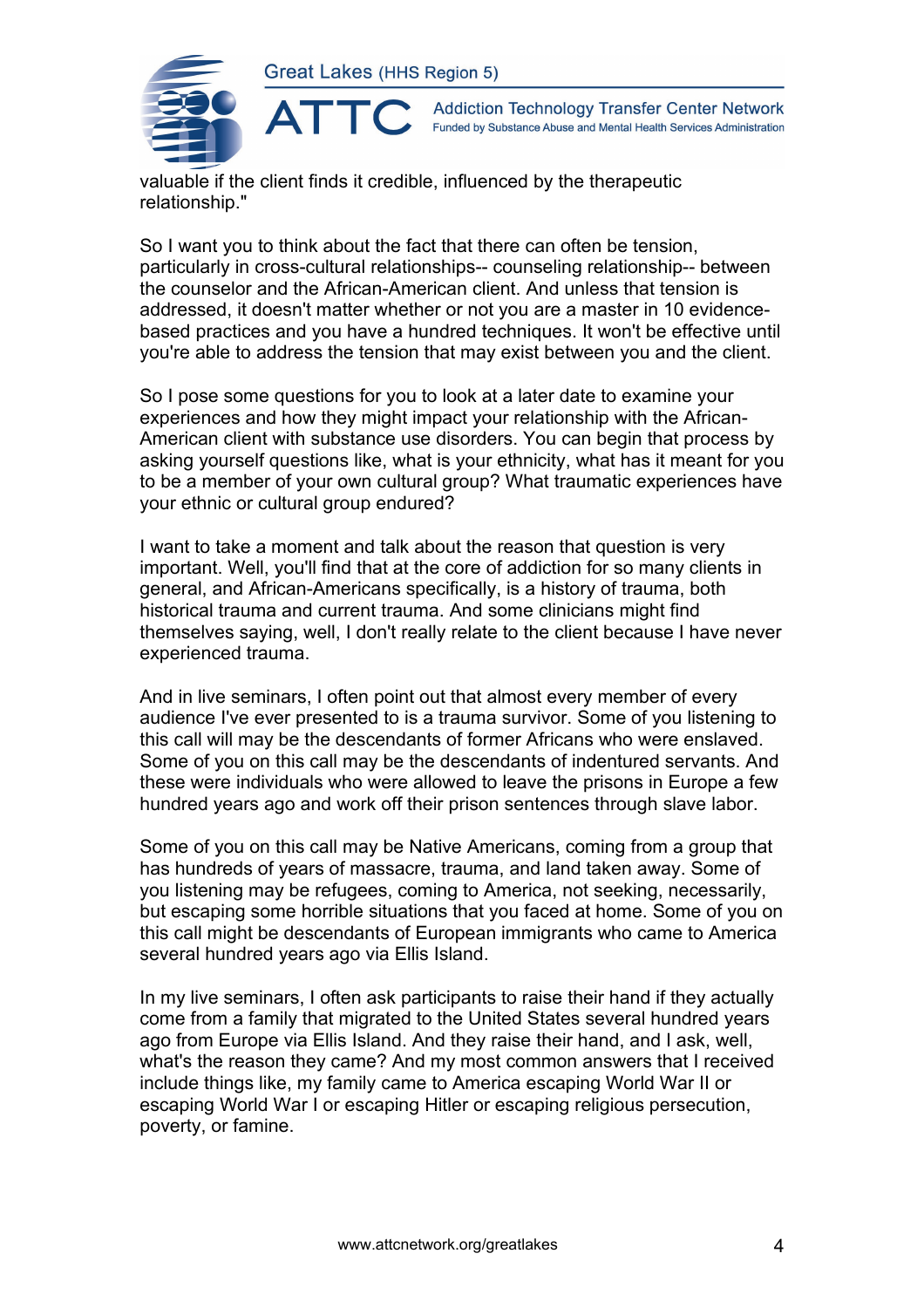ATTO



**Addiction Technology Transfer Center Network** Funded by Substance Abuse and Mental Health Services Administration

And I point out that these were all traumatic experiences. And so you are, really, descendants of trauma survivors. Now, how does that help? When we're in touch with our own trauma, it makes it easier for us to empathize with clients that we serve who also have histories of trauma.

As a member of your ethnic or cultural group, what are you most proud of? When did you first become aware of differences? When you were growing up, how did your community view members of other ethnic groups that did not reside in the community-- admiration, fear, hate, et cetera? And where and how did you learn biases, assumptions, and stereotypes?

So that final question, I want you to think about any biases, assumptions, and stereotypes that you may hold or have held in the past regarding African-Americans and to really just think about how you learned those. Because minus an examination of these areas, it's easy to bring those biases, assumptions, and stereotypes into our work.

So we're going to talk about the integration of culturally competent practice into evidence-based practices with African-Americans with substance use disorders. And we will use three evidence-based practices as case studies. So I often ask participants if they are aware of the differences between evidence-based practice and practice-based evidence. And almost every audience member has heard of evidence-based practices, but few have heard of practice-based evidence. So let me share with you what audience members have told me.

An evidence-based practice is a practice developed by a researcher or clinician, most often male. You know, so many of my current students have told me that most evidence-based practice they've studied, they have been models developed mostly by men. And in many instances, the individuals who develop the study hired their own researchers.

In fact, one of my colleagues, Dr. Jo Rosenfeld, said, when you are examining an evidence-based practice, you should first ask, who developed the practice, and who did the research? Because sometimes the person who developed the practice actually hired the researchers to prove that it was evidencebased. Others have taken it a step further, and they actually hire outside research firms to say, yes, this is truly evidence-based.

The primary difference between evidence-based practice and practice-based evidence, with an evidence-based practice, all the evidence comes from the model's developer's research. With practice-based evidence, all the evidence as to whether or not the approach is effective comes directly from feedback from clients.

Doctor Scott Miller said that feedback from clients, ultimately, is more important than even feedback from your immediate supervisor, as important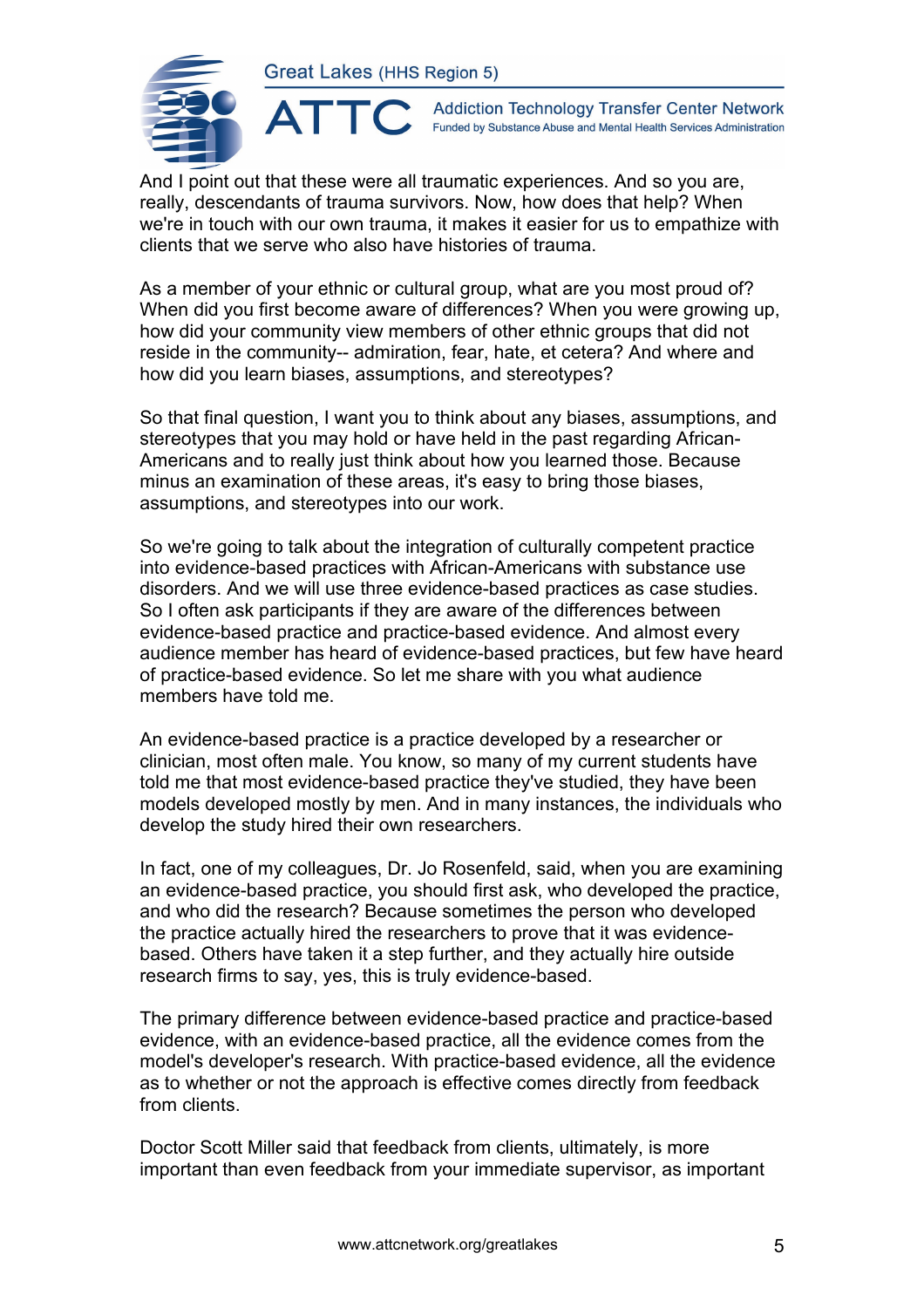

**Addiction Technology Transfer Center Network** Funded by Substance Abuse and Mental Health Services Administration

as that is. Because your immediate supervisor can watch you working with clients through a one-way mirror, conclude that you walk on clinical air, and if your clients do not return for the next session, it doesn't matter how good your supervisor thinks you are. That feedback from clients directly is of the utmost importance.

The developers of feedback or practice-based evidence actually changed the name of the approach to feedback-informed treatment. And feedbackinformed treatment is included in the SAMHSA Registry of Evidence-Based Practices.

You can learn more about this model in a book written by Barry Duncan and Scott Miller called The Heroic Client. And through their research-- they did a mega-study, a 50-year study, on what helps counselors engage clients in counseling. And what they learned is that client engagement comes down to four factors.

The first factor is the model that's used, and every model has a name, like motivational interviewing and cognitive behavioral therapy and dialectical behavioral therapy. The second factor that helps us to engage clients in counseling is counselor hopefulness. In other words, there are many clients who come into substance use disorders treatment lacking hope. And as an addictions professional, you're very hopeful, and clients can borrow some of your hope.

The third factor that helps us to engage clients in counseling is the relationship that we establish with clients. And then, the fourth factor includes what we call client factors. And that will be the things that lie within the client. But I want you to think about what percentage of the client engagement process do each of these four factors account for. And as you think about that, we want you to put some percentages on that factor. And your ultimate number should add up to 100%.

So you could easily say that each of these four factors account for 25% of the engagement process, and that would be 100%. But it would be the wrong answer because some of these factors are more important than others. So here's the answer. Now, the clinical model that we use accounts for 15% of the engagement process. What the research suggests is that clinical models are about equal in their effectiveness, but every counselor using that model is not equal in their effectiveness.

Here's an idea, or an example. I have a colleague that works in Detroit, Michigan with African-American clients returning home from prison. And they are using a model called cognitive behavioral therapy, which is really smart because-- very smart-- because, for many individuals, continuous crime is about how you think, and cognitive behavioral therapy helps with thinking.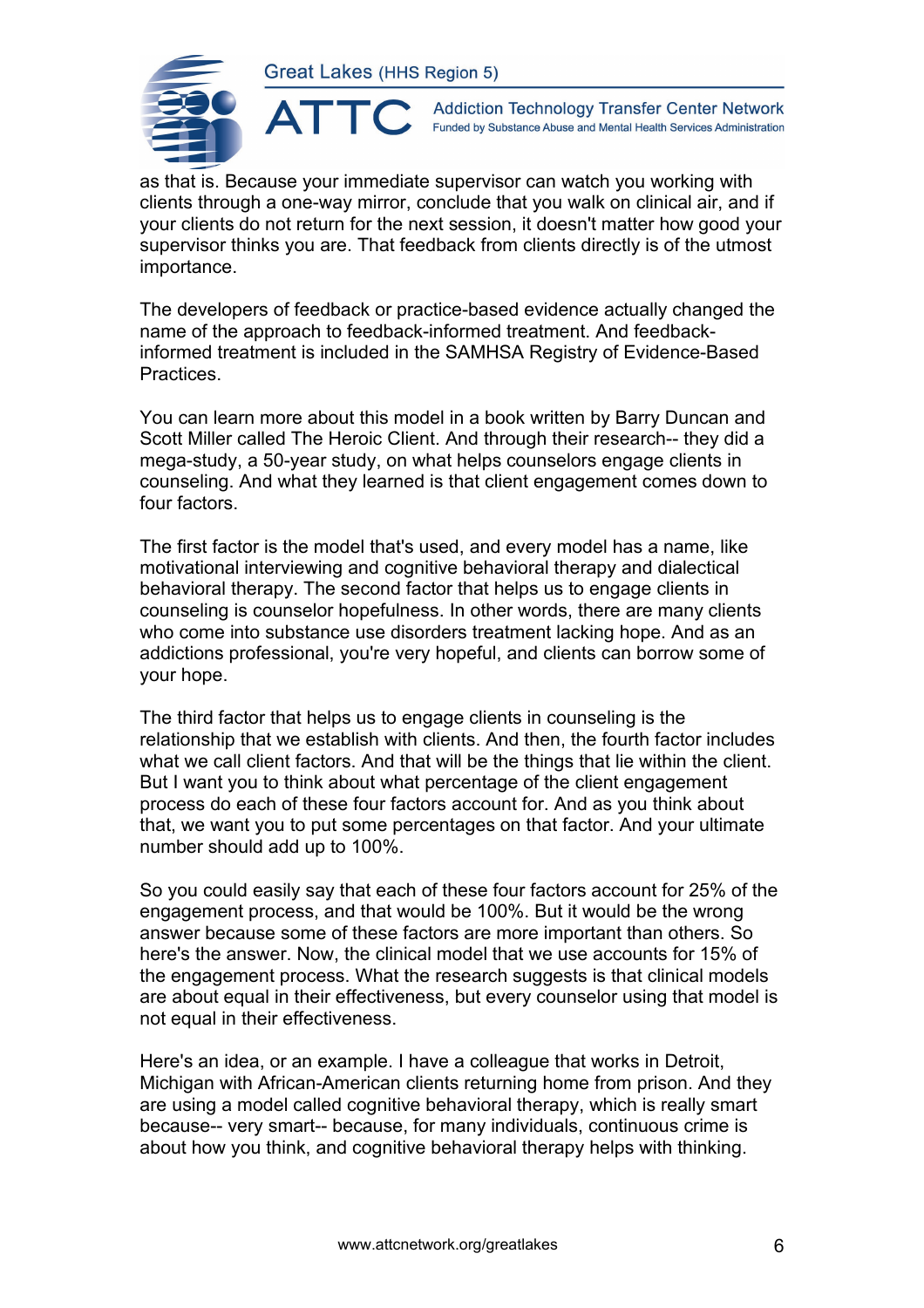ATTO



**Addiction Technology Transfer Center Network** Funded by Substance Abuse and Mental Health Services Administration

He told me that one of his counselors trained in cognitive behavioral therapy has one client no-show per month. Only one client misses the session per month. And another counselor trained in the same approach has three client no-shows per day, leading Scott Miller to conclude that instead of talking as much as we do about evidence-based therapies, we should talk more about evidence-based therapists, that some therapists are better evidence-based than others.

Counselor hopefulness accounts for 15% of the engagement process. Once, I presented those numbers in Las Vegas at a conference, and there was a woman who stood up and said, nonsense. Hope is 100%. And I said, let me tell you why hope is not 100%.

You're working with a client, an African-American male, who's been incarcerated from age 15 to age 45-- for 30 years, mostly in prison the whole time. He leaves prison, and he goes to a halfway house. The executive director of the halfway house hands him a piece of paper and says, you need to do a resume. You have 30 days to get a job, or you have to leave this halfway house.

He starts his resume off perfectly-- he spells his name correctly. Then it's all downhill from there. The only address he can put on the resume is the address of the halfway house, which happens to be located in a neighborhood where even the zip code is stigmatized. Under education, he puts eighth grade. In the section called work history, he puts a question mark. We think hope alone is only going to carry that guy so far. He needs some skills along with our hope.

The therapeutic relationship accounts for 30% of the engagement process. Now, I know you're thinking that that's inaccurate, that it accounts for 30% of the engagement process. That means that the most important factor in our ability to engage a client, at 40%, are things that lie within the client.

One way you know that might be true is that, in spite of all of your skills, the only way you can engage someone is if they allow you to engage them. This is critical, leading the authors of The Heroic Client to conclude that client engagement might be the number one evidence-based practice.

Let's talk about client factors. It includes things like success prior to the presenting problem. It's no military secret that the founders of alcoholics anonymous were quite successful. Dr. Bob was a surgeon, and Bill W. was a stockbroker. Doctors have an 85% recovery rate.

Another therapeutic factor that clients can bring to bear on their own recovery include things like individual and family resilience, cultural strength and pride, and love. I tell stories, so sometimes people stay at the end of my seminars, and they tell me stories.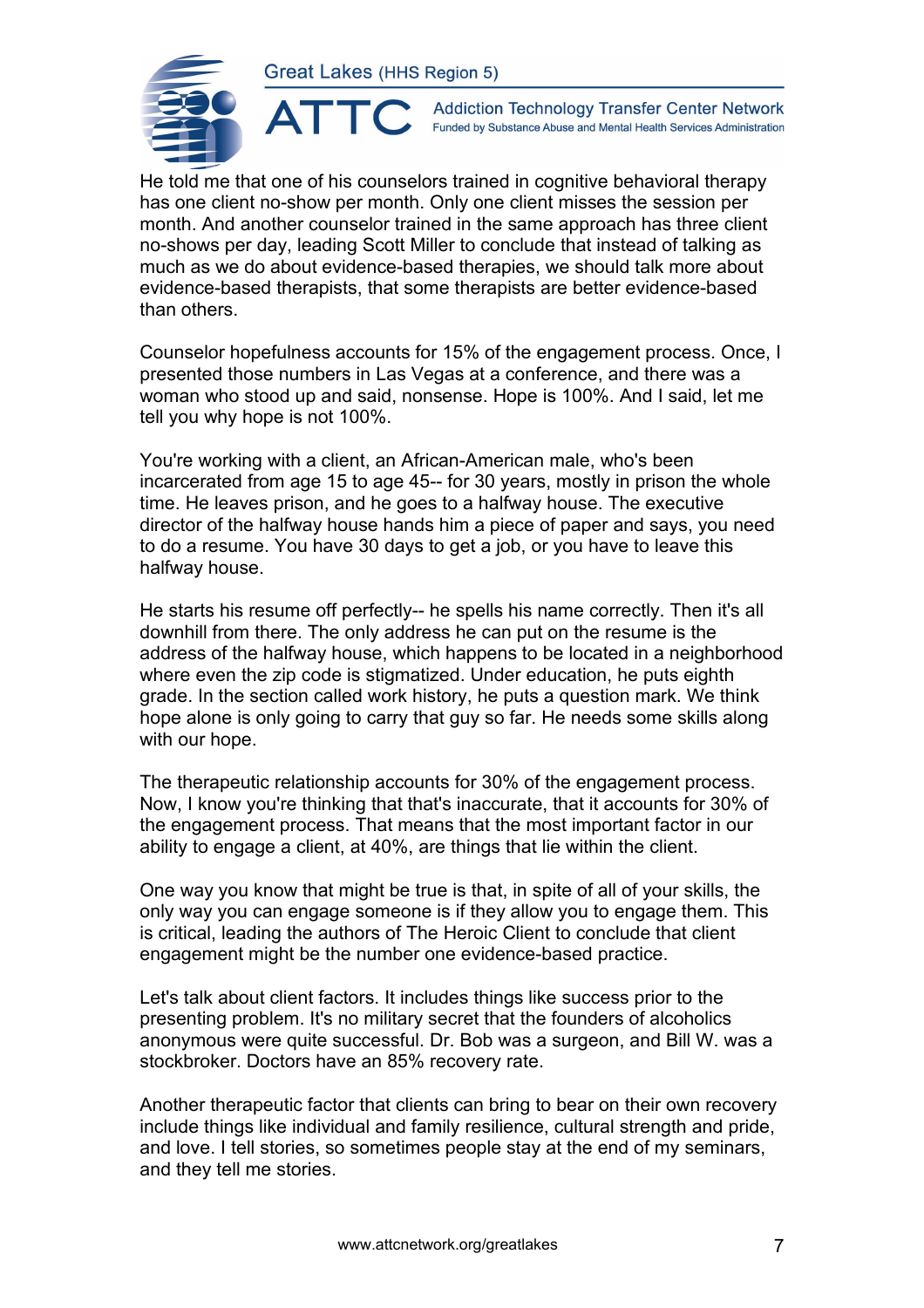ATTO



**Addiction Technology Transfer Center Network** Funded by Substance Abuse and Mental Health Services Administration

So a woman told me the following story. She and her husband had a baby, and she asked her husband to go home to bring her some clean clothes so that she could wear clean clothes home from the hospital. She told me that her husband was gone for two days.

She said his sister showed up and said that when her husband went home, there were men robbing the house. And he went and got the family gun and held them at gunpoint and called the police. And when the police showed up and saw her husband holding a gun-- he was an African-American man-- they accidentally shot and killed her husband. She told me that she was to receive the largest settlement that anybody has ever received in Illinois history- wrongful death-- police killing her husband.

She said, Mark, I was in the courtroom, when the judge opened his mouth. And the judge said, you will receive. She said right before the judge finished his sentence, there was a woman in the back of the courtroom who stood up and said, wait a minute, your honor. He's not her husband. I married him first. We never divorced. The second woman received a settlement.

Now, the woman who told me this story was a probation officer-- a very good one, I was told. Before she received this news of betrayal from her husband, approximately 35% of her caseload went back to prison. The national average is half. But when she received this news of betrayal, she was so bitter in her heart that her numbers swelled from 35% going back to prison to approximately 65%. Now, I imagine a number of you on this webinar can have some experiences that, if we don't work through them, they can impact our heart because of bitterness and impact our work.

She told me that, one day, she was at home feeling bitter and there was a ringing at her doorbell. And she said there was a 13-year-old girl standing there. And the girl said the woman who won the settlement is my mother, and the man who you married is my father. The girl told her before her mother received a settlement check, the state came and did a background check and found out her mother had been receiving public assistance forever, illegally, a felony in all 50 states.

The girl said, they put my mother in prison. When she was released from prison, she started using drugs. She neglected me. I haven't been going to school. I've been smoking marijuana. Can I live with you? Can I live with you? She told me that, against the recommendation of her family and friends, she told the girl, yes, you can live with me.

She said, Mark, I mothered this girl. Love brought me back, and it brought her back, too. She's now a college student. Love is the most important ingredient in all of recovery. Some clients, in spite of everything they've gone through, there are lots of people who love them, and they can bring that to bear on their recovery.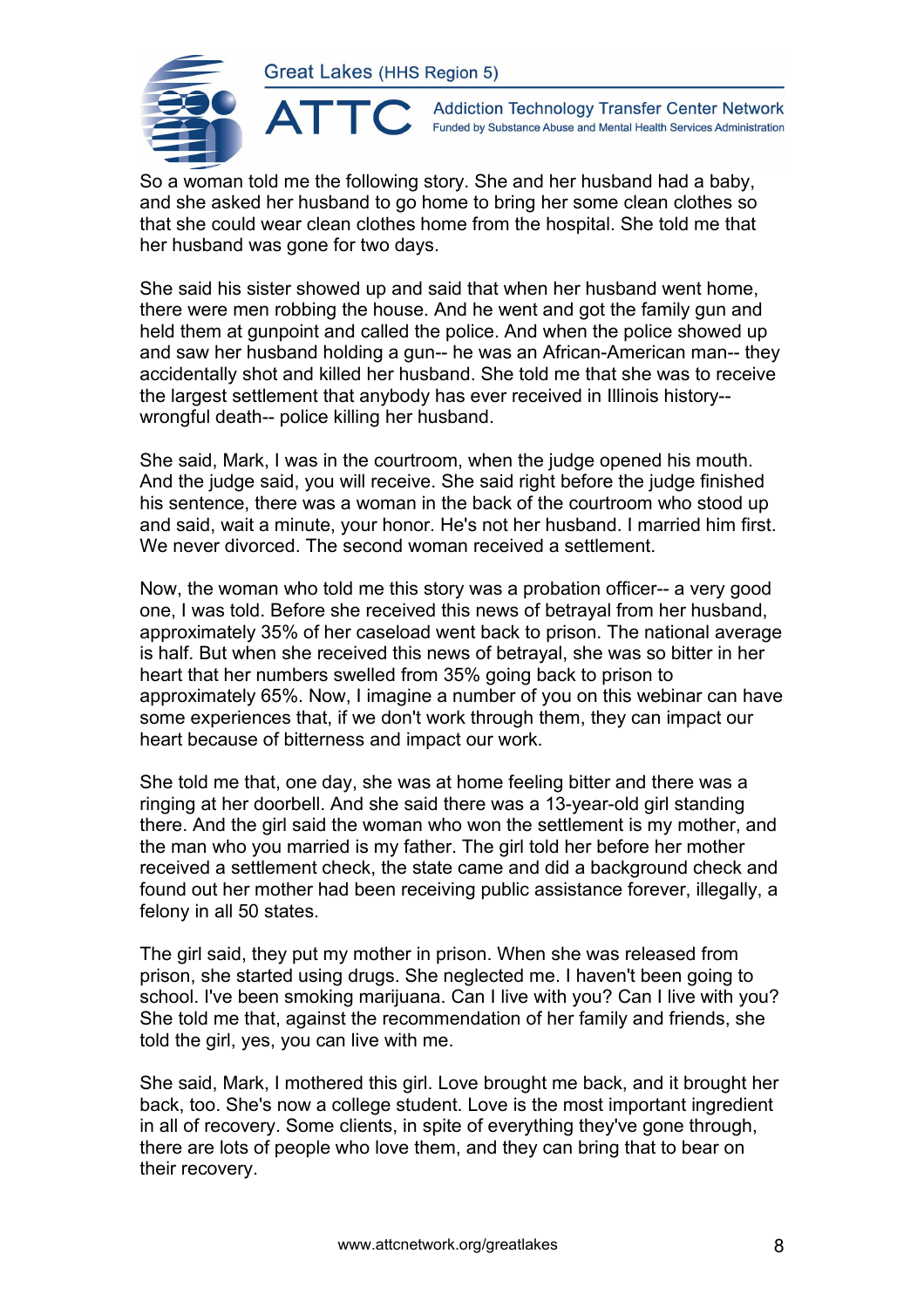

**Addiction Technology Transfer Center Network** Funded by Substance Abuse and Mental Health Services Administration

Employability, a good education, vocational skills, hope for the future, leadership qualities, faith, spirituality, someone's praying for them. Now, I've done lots of work with African-American adolescents with substance use disorders who've experienced their fair share of trauma. And I asked them what got them through all the things they endured. And the most common answer, I had a mother, or I had a grandmother, who prayed for me.

Extended family orientation. As you know, African-American culture is one of extended family orientation. My father died smoking crack cocaine, May 29, 1986. And a few months later, my uncle went in front of a judge and said, your honor, I don't want to go to prison this time. I want to go to drug treatment.

And the judge said, why should we put you in treatment? You've been committing crimes since you were a juvenile. My uncle said, your honor, my father died of alcoholism-- he was my grandfather-- my brother-in-law died smoking crack cocaine. Your honor, I don't want to die. I want to live.

And they put my uncle in treatment. He was the first person in the family to ever go to drug treatment. They called my uncle's 13 siblings to participate in family night. And none of them liked him because he had stolen from all of them during their addiction. So they said, we're not coming to family night. The counselor called back and said, we have food. My family said, we'll be there.

So my 13 aunts and uncles participated in my uncle's family night. And then they invited the nieces and nephews, and 26 of us attended. So 39 family members participated in family night at my uncle's treatment. And he got sober.

And he was the first person in the family to get sober. And we count 30 people in our family who've entered recovery since my uncle began his recovery journey. And he says to me that the bottom line was that I thought if I got my family back that I'd have a good reason to maintain my recovery.

So everything that I've said is true thus far about client factors and things that clients bring to bear on their own recovery. This suggests that in our work with African-American clients with substance use disorders, our first goal should be to establish an egalitarian relationship that is a relationship of equals, making sure that the client has a voice in their treatment plan.

So with feedback-informed treatment, an important tool is the session rating scale. And at the end of each session, the counselor gives the client a piece of paper called the session rating scale. And they're asked to rate the quality of that session today.

The reason that's significant is because too many counselors wait too long to get client feedback. Some counselors tell me they get feedback every 90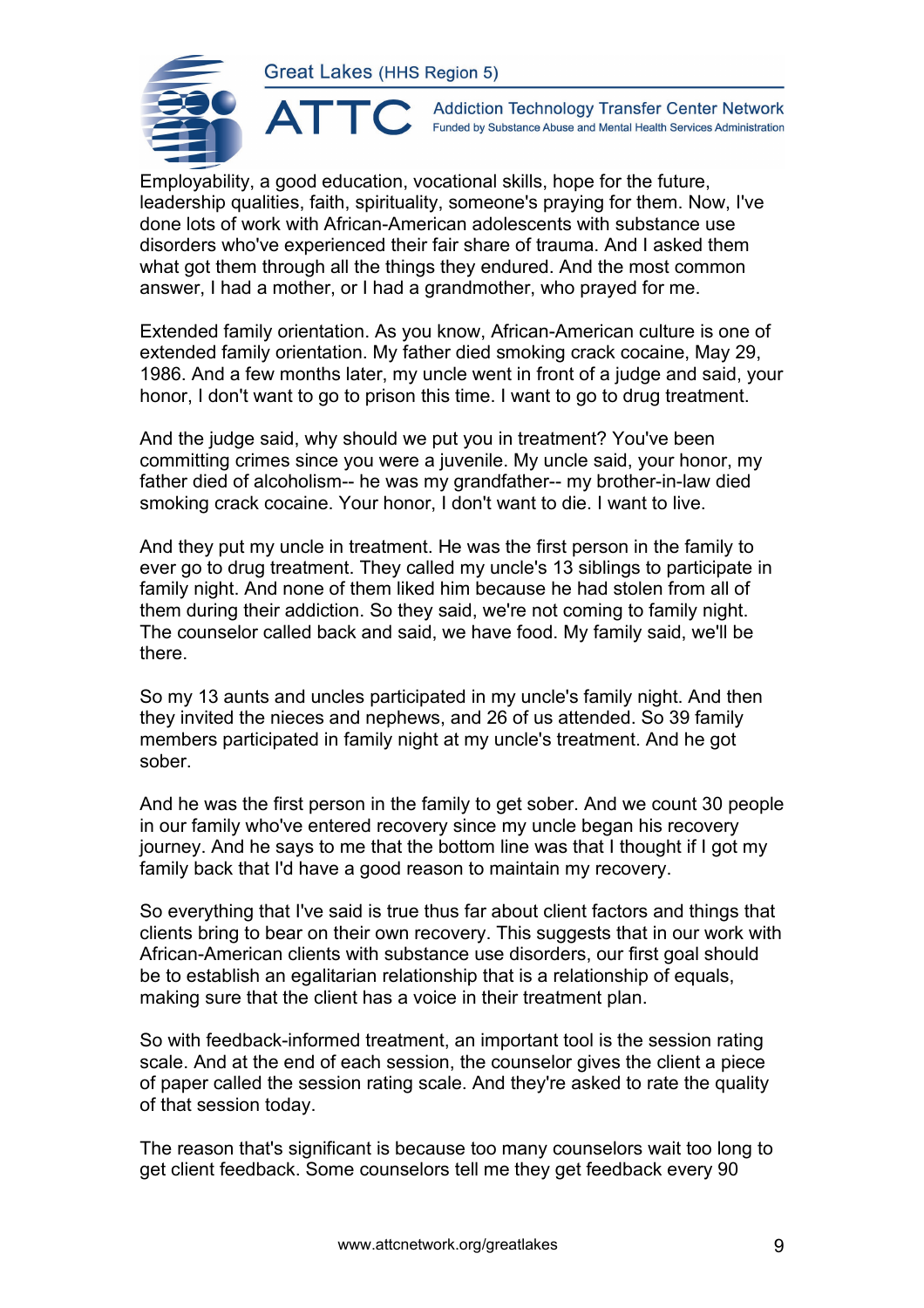

 $\blacktriangle^-$ 

**Addiction Technology Transfer Center Network** Funded by Substance Abuse and Mental Health Services Administration

days. Others will say they receive feedback at the end of 30-day residential treatment. The problem that so many clients will drop out of addictions treatment by the second session.

So they recommend that we get feedback at the end of each session by giving clients the session rating scale, where they're asked to draw a vertical line through the horizontal line-- how satisfied are they with the session today? We have a lowest end and a highest end. So let's say a client places their vertical line as far left as possible. What you would ask them is, what would it take for you to move your rating of the quality of these sessions just a quarter of an inch further to the right? Whatever the client says, you do.

The research indicates that some client-- many clients-- who rate the early sessions at the highest level are often less likely to return to counseling than the ones who rate the early sessions lower. One reason being is that, often, when clients rate the sessions lower, it means they trust the process enough, and their connection with you, to be honest and tell the truth.

There are other ways of getting feedback from clients-- asking questions like, how was the session today? What worked? What did not work? And what would you like to see different in the next session? I have a colleague named Matthew Selekman, who asks other questions to get client feedback, such as, what questions do you think I have avoided asking you that are important for me to ask you? What do I need to know that would make you believe that we were on the same page and have more faith in my ability to help you? And what do you think I am missing that would make a big difference in your situation?

So I also want you to know that when you are working with African-American clients, there are some additional questions that you can ask them to get feedback, such as, from your perspective as an African-American, how do you view the problem? From your perspective as an African-American, what do you view as the cause of this problem? And from your perspective as an African-American, how do you believe the problem should be addressed?

I remember, years ago, working with a client, an African-American male. And the psychiatrist believed that his diagnosis was schizophrenia and alcohol use disorder. So the psychologist's recommendation for treatment included medication, psychotherapy, case management, and attendance to Alcoholics Anonymous meetings.

And from the family's cultural lens, their religious perspective, they believed the client-- their relative-- was demon-possessed, and they believed that the treatment should be a prayer and the laying of hands. What I observed is that the psychiatrist and the family listened to each other. And the psychiatrist listened to the client.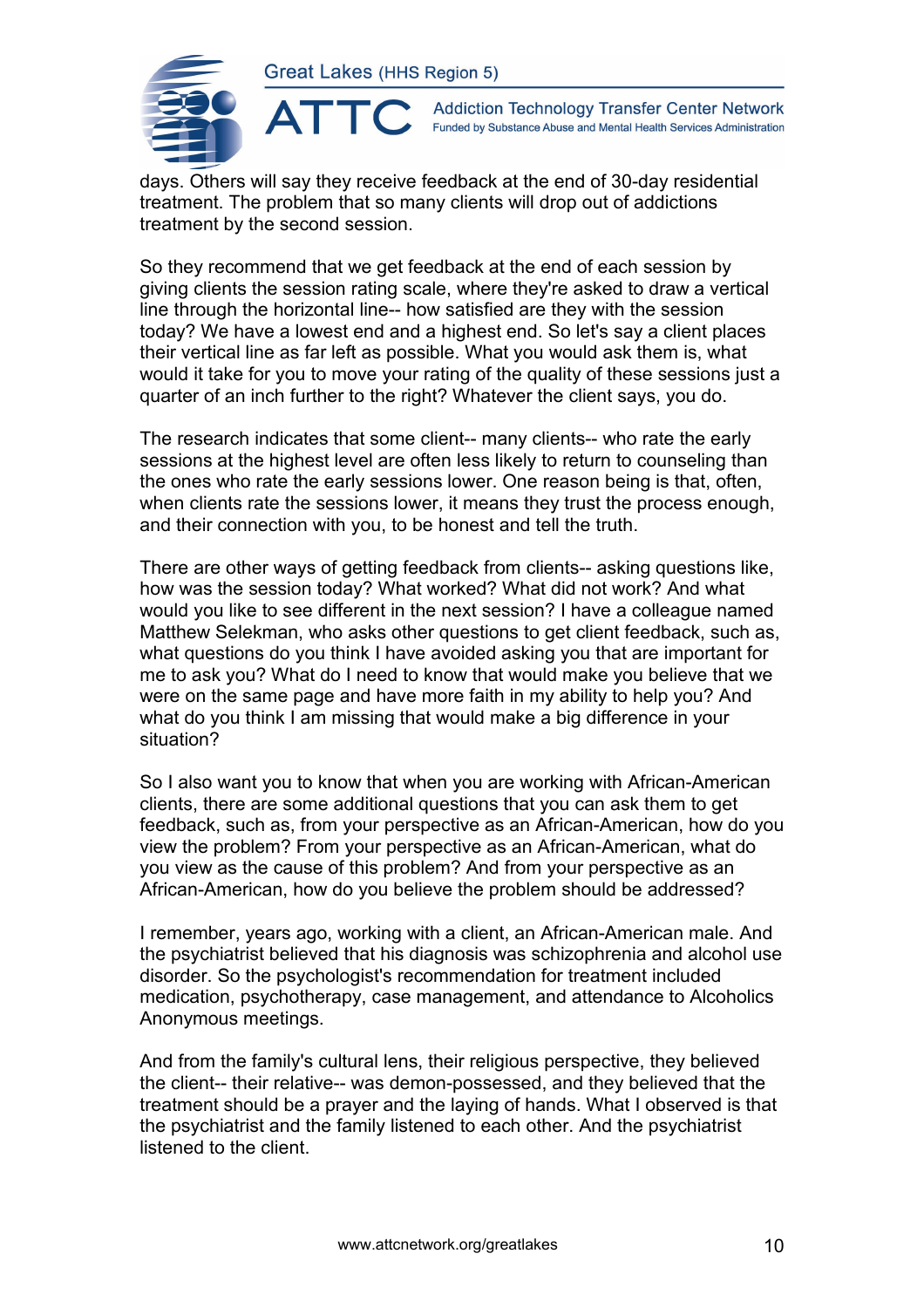AT



**Addiction Technology Transfer Center Network** Funded by Substance Abuse and Mental Health Services Administration

And ultimately, the treatment plan included psychotherapy, case management, medication, attendance at AA meetings, prayer, and the laying of hands. They were able to establish the type of relationship that I called earlier egalitarian. And they made sure that the client had a voice in the process.

I want to take a moment to talk with you about another evidence-based practice included in the SAMHSA Registry of Evidence-Based Practices called motivational incentives. I'm going to explain how this approach works and then I'm going to talk about how to tailor the approach to your work with African-American clients with substance use disorders.

I first want to ask you to take a moment and visualize the following scenario. Pretend that you are stranded on a desert island. And while on this island, you can have one piece of candy while you waited for them to rescue you. If you were stranded on a desert island, and you could have one piece of candy, what would it be? You know, the most common answer I get are Snickers candy bars and Reese's peanut butter cups. Oh, as I'm talking to you on this webinar, I can see how big your eyes are getting if you think about candy.

There was a doctor who worked with heroin users. And he offered his clients a piece of candy at the end of each session. And what he discovered is that if you offer the client a piece of candy at the end of a session, they were more likely to come back to the next session. So he wondered what would happen if he offered every other client who was addicted to heroin their favorite piece of candy. And what he discovered was that those clients who received the candy were more likely to come back to the next session than those who did not.

The doctor wrote an article about his findings, and they received a call from the National Institute of Drug Abuse. They invited him to do a study, the use of motivational incentives, which involves offering rewards to clients for achieving their goals. They simply invited him to offer every other client a piece of candy-- their favorite piece-- at the end of each session. And those who received the candy were more likely to come back than the rest.

Years ago, I was invited to do an educational group in the public housing development in Gary, Indiana with a group of African-American women who were living in public housing. My task was to provide an educational session every Friday. The first Friday I attended the program to do the workshop, one of the clients, one of the women, reached for a bottle of water. And the staff member frowned and said, we don't give clients bottles of water. And that really bothered me.

So I took matters into my own hands. Near my home in Chicago, there was a grocery store and a Duncan Donuts. So every Friday, on my way to Gary, Indiana, I would stop at the grocery store, and I would buy the women orange juice. Then I would go to Duncan Donuts, and I would buy them donuts.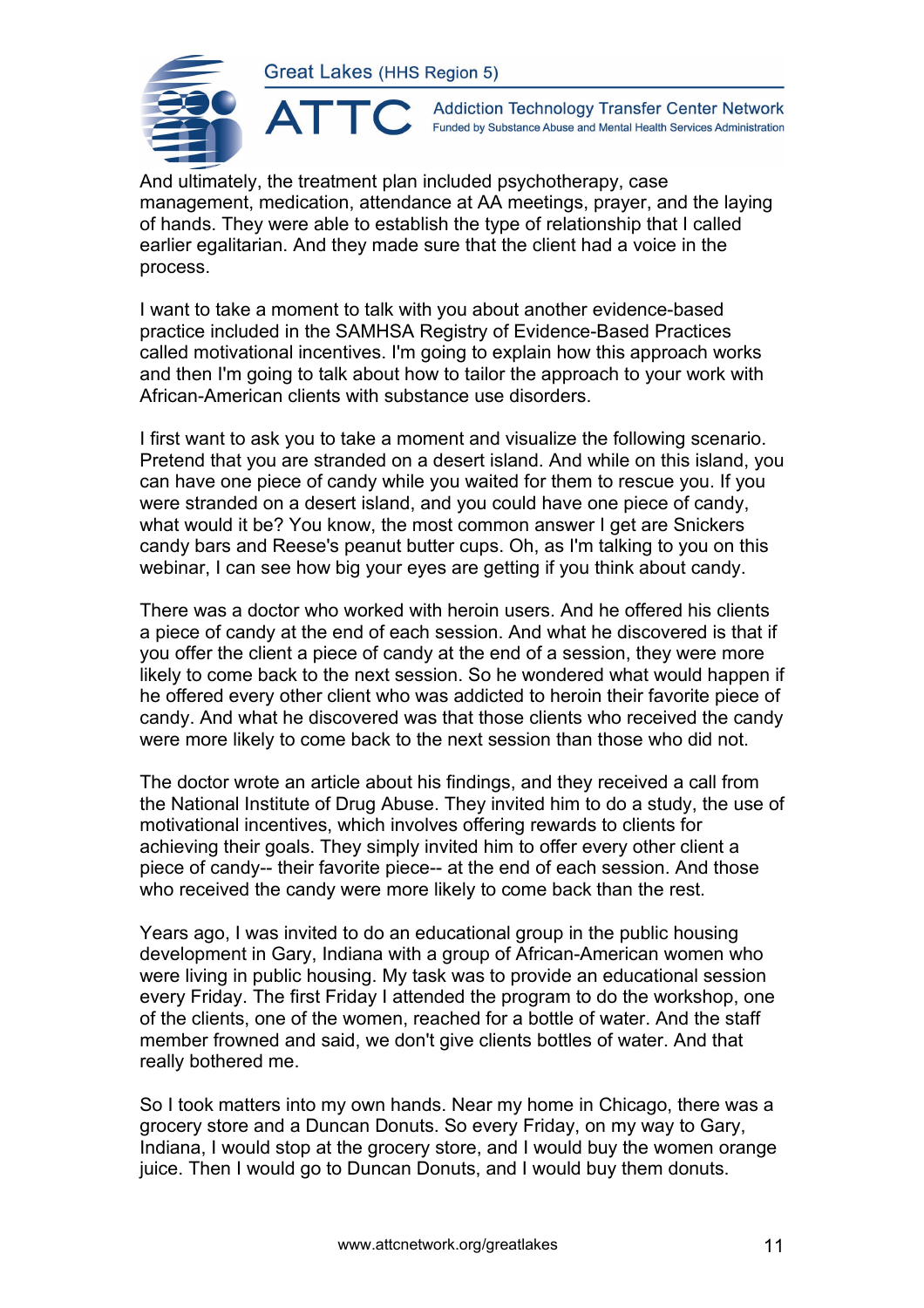

**Addiction Technology Transfer Center Network** Funded by Substance Abuse and Mental Health Services Administration

Attendance tripled on Fridays-- it tripled. Some of the women came to the group and said, I don't know why, but when I go to bed, when I go to sleep on Thursday nights, I find myself dreaming about donuts.

One of my colleagues heard about a program based in principles of motivational incentives called the fishbowl technique. She's working with clients that I consider to be culturally-- what do you call it?-- quadruple challenged. She's working with an African-American population, and each of them are HIV positive. That's one challenge. Each of them has a psychiatric diagnosis-- number two.

Three, each of them have a substance use disorder. And all of them are threatening homelessness because, if they buy drugs one day, with their only source of income being social security, they may struggle to pay their rent that month. So all HIV positive, all her clients living with substance use disorders, all have a psychiatric diagnosis, and all threatening homelessness.

You're probably thinking it's a challenge for her to motivate her clients to come to groups. Well, she heard about an evidence-based practice called the use of motivational incentives. So in her group room is a fishbowl, one that's only small enough for one, say, goldfish to fit in the bowl. And in the fish bowl are raffle tickets. There are 250 raffle tickets in the fishbowl. And each time a client comes to group, they get to draw a raffle ticket from the bowl, where they can win various prizes-- incentives.

So what's written on 125 of those raffle tickets is, congratulations for coming to the group today. Keep up the good work. It basically means there is a 50% chance that a client will not win anything that day. However, the clients in her group that draw that raffle ticket, they receive round of applause from other group members. Why is that significant? Because her clients carry so much stigma, some of them have had no one clap for them for years. So she's found that even a round of applause is significant.

50 raffle tickets read, congratulations for coming to the group today. You win a small prize. The value of a small prize is \$5. 50 raffle tickets read, congratulations for coming to group today. You win a medium prize. The value of the medium prize is \$10. 24 raffle tickets read, congratulations for coming to the group today. You win a large prize. The value is \$15 to \$20.

And then, one raffle ticket reads-- out of 250-- congratulations for coming to the group today. You win the grand prize. And the grand prize is a flat screen TV. And all of the prizes sit in the group room on the table, meaning that you could win immediately. So just like drugs work immediately, these incentives also work immediately.

If you're wondering what the attendance is like in her groups-- standing room only. They are showing up to win the prizes, and she's able to help them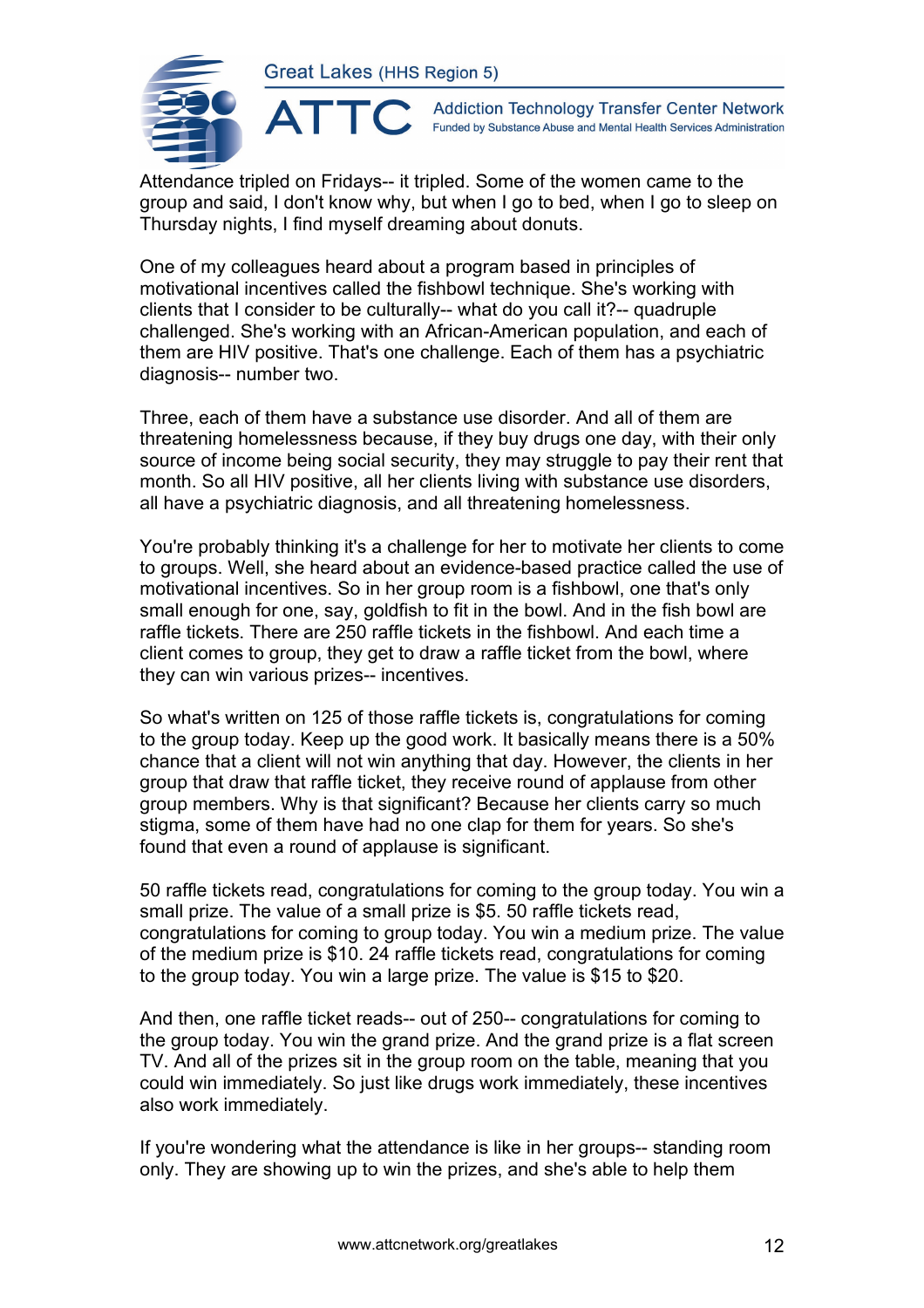

**Addiction Technology Transfer Center Network** Funded by Substance Abuse and Mental Health Services Administration

maintain their recovery while they do that. So there's a 1 in 250 chance that you can actually win the flat screen TV.

And one day, the funders visited her program to observe the fishbowl. And the day they observed it, a man with cocaine dependence-- stimulant use disorder-- won the flat screen TV. He won it, with the cameras rolling. People wanted to know what did he do with the flat screen? When I asked that question at seminars, people tend to say, he sold it for crack cocaine.

The answer is that he did not sell it for crack cocaine. He donated it back to the program. He had been sober for one year. What the research suggests is when these prizes are most valued are the first 90 days after the last time a person has gotten high. But when you are sober for a year or longer, a new incentive kicks in called gratitude. He just wanted to give back to the program that he said saved his life.

So I became curious. What would happen if I introduced a fishbowl technique to a group of adolescent African-American female clients and a group of adolescent African-American male clients? What would happen if we introduced it? And what would we need to do different than working with an adult population?

So what we discovered was that all we needed to do was to make sure that the prizes that were offered, the incentives, reflected some of what the clients were interested in. So on the male campus, we had things like Yankee caps and anything with Nike-- a logo-- Chicago Cubs hats and jerseys. And that was really important a few years ago when the Cubs were World Series champions. The youth really value anything with Cubs names on it.

We have Michael Jordan jerseys, a very valued prize. And we have \$5 gift cards to Target department store and 7-Eleven. Why? Because the agency where we provided the services-- the groups-- were right across the street from a Target and a 7-Eleven. And they could go immediately to the store after group.

All the typical resistance that you would see in groups with adolescents, none of it were there in these group because they were coming for the prizes. And so they could easily say, I don't have a substance use problem, but I want these prizes. And while they were there, we taught them strategies to maintain their recovery.

Let's take a moment to talk about the grand prize. On the girls' campus, the grand prize was a \$100 gift certificate to a woman's department store called Forever 21. And the young women in that program really valued that prize. And on the male campus, the grand prize, actually, was \$100 gift certificate to NikeTown.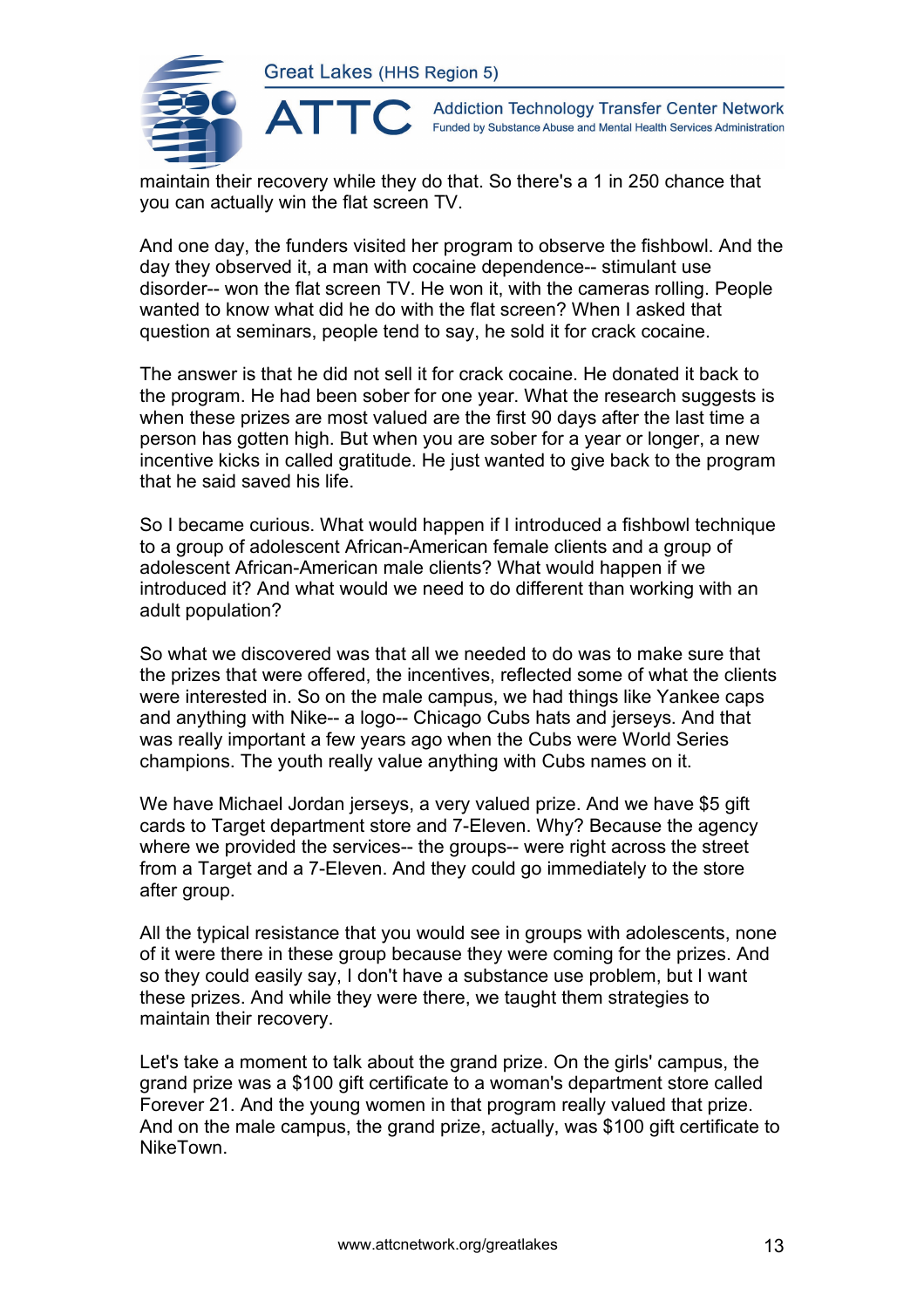

**Addiction Technology Transfer Center Network** Funded by Substance Abuse and Mental Health Services Administration

And on both campuses, both the men and the women, we offered as an alternative grand prize a \$100 Visa card. And the last time I led the group, a young man won the grand prize, a \$100 Visa card. And his counselor called me, and she asked, what do you think he did with that card?

And I know what some of you on this webinar are thinking. Some of you are thinking he used it to get high. But what she told me is that, did you know that his mother was homeless? She said he used that Visa card to buy his mother some clothes. We're calling you to ask you if we could give him another Visa card. And I, of course, said yes.

So some of you are thinking that I'm not going to pay clients to do what they should be doing, anyway. Except in my state, Illinois, it costs \$90,000 to incarcerate an adolescent for a year. And some of these incentives-- actually, with both the adults and the adolescents, all the incentives were donated. So with the adult program, the incentives were donated by Walmart, Kmart, Sears, and church groups. And with the adolescent program, so many people donated these prizes.

But even if we paid for them, it costs \$90,000 to incarcerate an adolescent in Illinois for a year. What does it cost in your state? But we could spend a few hundred dollars on incentives and have a lot of adolescents attend these groups where they can learn how to achieve recovery.

We want to take a moment to talk about group psychotherapy. Of all the modalities that we utilize in substance use disorders treatment, group psychotherapy is our most common modality. And there was a man by the name of Irvin Yalom that did research on group psychotherapy. And in his research, he talked about the importance of cohesive groups. He said that cohesive groups, members make more progress than they do in groups that are not cohesive.

And he talked about those factors that are most important to building group cohesion in the early stages of group, in the middle stages of group therapy, and in the later stages of group therapy. What his research indicated is that early on in a group's development, the most important factors include universality-- that is, the feeling that I'm not alone. As you know, addiction leads to isolation. And people come to groups, and they start to hear the stories of the other people in the group, and they quickly discover that I'm not alone, that there are people who can relate to me.

The second factor, early in development of a group, is what's called installation of hope, that many clients with substance use disorders come to group feeling a sense of hopelessness. And they hear the stories of other group members, particularly those who have longer periods of sobriety than them, and they begin to feel a sense of hope.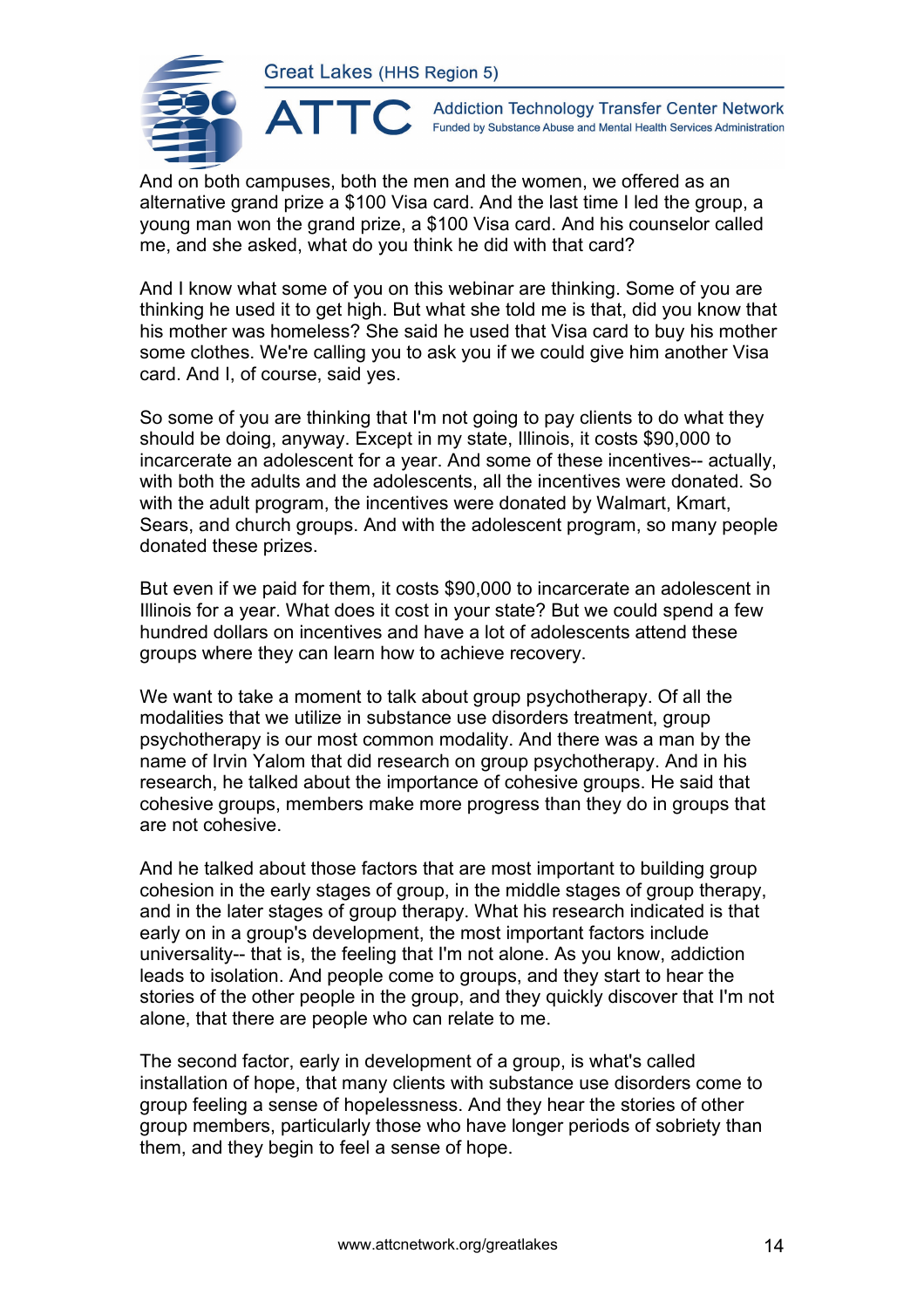ATTC



**Addiction Technology Transfer Center Network** Funded by Substance Abuse and Mental Health Services Administration

This hope comes by way of story, and the stories that have the greatest ability to impact hope are called the hero's journey. And there are three parts to the hero's journey. The hero takes a journey is the first part. And there are two types of journey the hero can take. The first kind is called a voluntary journey. The hero volunteers to go away to college. The hero volunteers to join the military. The hero volunteers to join a street gang.

The second type of journey the hero can take is an involuntary journey, like Dorothy in The Wizard of Oz, sleeping in her bed next to her dog named Toto, and a tornado occurs, lifts Dorothy and Toto off the ground, and they wind up in a strange land called Oz. The hero is drafted into the military. The hero is robbed at gunpoint. We're talking about involuntary journeys. The second part of the hero's journey story is a point where all hope seems lost. If you have a pen, I'd like to ask you to underline that-- a point where all hope seems lost.

Here's my question. What would happen if you led a therapy group, a substance use disorders group, and every story the clients told ended with a point where all hope seems lost? Yes, you'd have very few clients motivated to show up for group. And yet, in order for a story to be inspiring, that second point is really important.

How many of you would be inspired by this story-- she was born, she succeeded, she died? No one would be inspired by that story. But how about the story told to me by one of my clients. When he was about eight years old, he saw the FBI raid his house and arrest his father on drug possession. Shortly after that, the family became homeless. And on and off through high school, they had bouts of homelessness.

He told me that he and his family spent his junior and senior year in high school living out of the family's car. That was the point where all hope seemed lost. But every morning, the school would allow him to show up at 7:30 AM, before his classmates, and take a shower at school. He graduated from high school on time, and he was the first person in his family to ever go to college.

That is the third part of the story-- the hero has a victory. If you think about recovery leads, you will see all features of that in the story, where the person nearly died, and then, ultimately, they got into recovery. And that's an inspirational story.

There's a term brought to us by a famous psychiatrist by the name of Carl Jung. It's called the collective unconscious. And according to Dr. Jung, that human beings are connected unconsciously by the stories that they tell. The famous poet Maya Angelou tells a story in her book called I Understand Why the Caged Bird Sings. And the reason the caged bird sings is because it yearns to be free.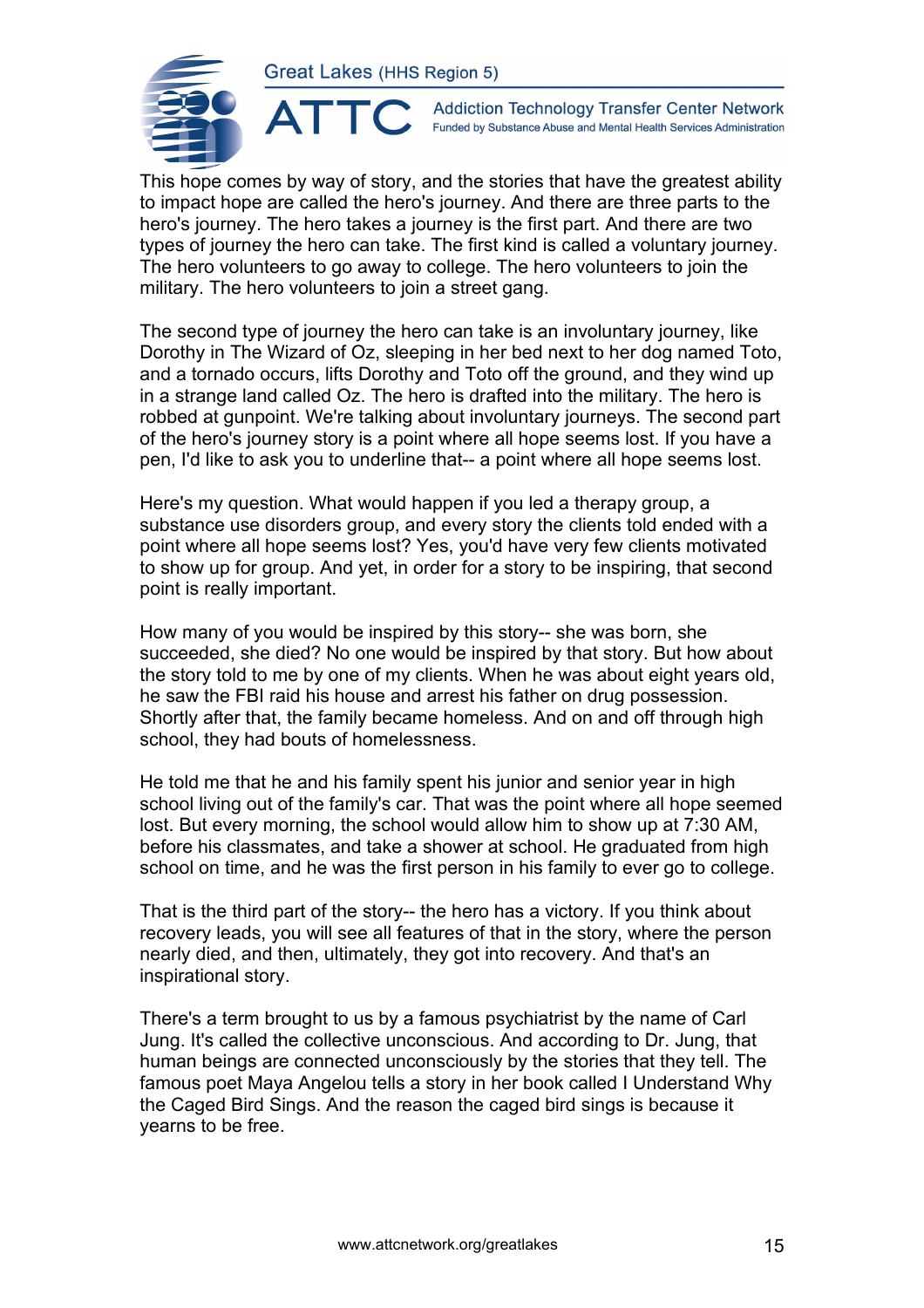

**Addiction Technology Transfer Center Network** Funded by Substance Abuse and Mental Health Services Administration

When Maya Angelou was young, she visited her relatives in St. Louis. And she spoke to a man, and he sexually assaulted her. She told her uncles what happened to her, and the man who assaulted her disappeared. And Maya Angelou stopped talking.

And later in her memoir, she said I learned that if I spoke to someone, something bad would happen to me. Then if I told what happened to me, somebody might disappear. So she stopped talking for years. And when she began talking, ultimately she became one of the world's greatest /

Her book, I Understand Why the Caged Bird Sings, has been translated into languages all over the world. She once asked, why would someone from China, Japan, Australia, want to read my book? It is because her story represents the story of every young girl all over the world who was assaulted and ultimately achieved a great deal of success. Stories are really important in group therapy.

In the middle stages of group therapy, according to the research of Irvin Yalom, the factor most important in that phase is group cohesion. Incredible story about this boy named Mike. He played Little League Baseball on a team known as the Cougars. And Mike came down with a rare illness requiring him to have chemotherapy radiation treatment. He lost his hair.

And he was embarrassed to go to the next Cougars baseball game because, at the beginning of each game, the team would line up along the third base line and take off their hats and place them over their heart and sing the national anthem. And he feared that his teammates would laugh at him when they saw that he had no hair.

His father talked him into going to the next Cougars baseball game, and they lined up along the third base line. And right before he took off his hat, all 25 of his teammates took off their hats first. And he saw that they all shaved off their hair. They looked at him and they said, once a Cougar, always a Cougar. And that story suggests to me that, once a person is connected to a cohesive team, it's amazing what they can accomplish.

The way a group achieves cohesion is, ultimately, through the stories that they share with each other during the first phases of group. Cohesion is really important. That closeness is important for clients to get to the third part, for those factors most important in the third part of group therapy, and that includes a deeper catharsis. They now trust each other, so they can share more of their deeper secrets with each other.

And interpersonal learning. What we mean by that is that ways in which clients distance himself from other people. So they learn things like how my behavior distances me from others, how my behavior impact others, how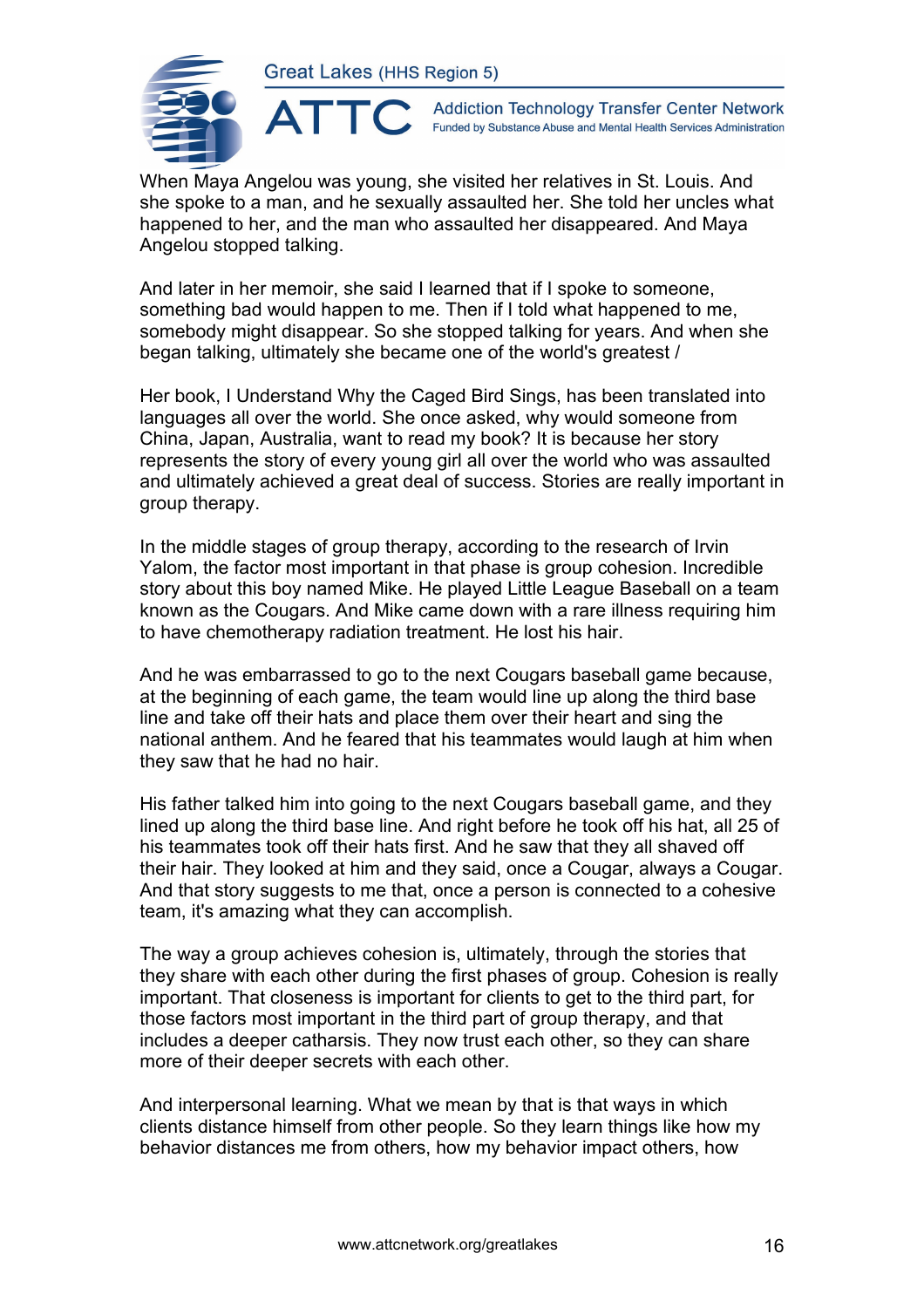

 $\blacktriangle$ 

**Addiction Technology Transfer Center Network** Funded by Substance Abuse and Mental Health Services Administration

others see me, hidden talents that others can see that I can't see, and, of course, some of my blind spots.

So what do you do in situations where you have African-American clients in a group, along with other group members from various cultural groups, and you experience some cross-cultural tension in that group based upon differences? And so I stumbled upon the work of a social worker named Larry Davis. And he talks about developing group cohesion when you have groups with multicultural membership.

And in his writings, he introduces four important terms. And if you have a pen, work along with me. These are the four subgroups of group members that we commonly see. The first subgroup we see are members of what we call the actual minority. By actual minority, we mean the ethnic or cultural group that has the least number of members present. The next term is the actual majority, and that will be the cultural group that has the most members present.

Now these definitions will become interesting. The third subgroup of members includes the psychological minority. And that would be the cultural group that feels the least comfort based upon their numbers in the group. They feel the least comfort based upon their numbers in the group. Then, the final subgroup includes the psychological majority. And that would be the group that experiences the most comfort based upon their numbers in the group.

So the research says that the subgroup of members most likely to drop out of the group prematurely are those in the psychological minority because they feel the least comfort. And those who are most likely to stay in the group longer are those in the psychological majority. Larry Davis's research indicates that minority groups and majority groups have a different conceptualization of when a group is racially balanced.

Research says that minority group members are more likely to feel that a group is racially balanced when it's numerically even. Therefore, a substance use disorders group of 10, if there were five members of a minority group and five members of a majority group present, then the minority group members would say, I'm comfortable. This is balanced.

Research says the majority group members are more likely to consider a group to be balanced when the percentage of the minority in the group and the percentage of majority in the group mirrors the percentage of minority and majority in that town, city, state, or province. So therefore, if there were a community, and 80% of people living in that neighborhood or community, if 80% of people living in that community were majority, and 20% were minority, then the majority would say, I'm comfortable.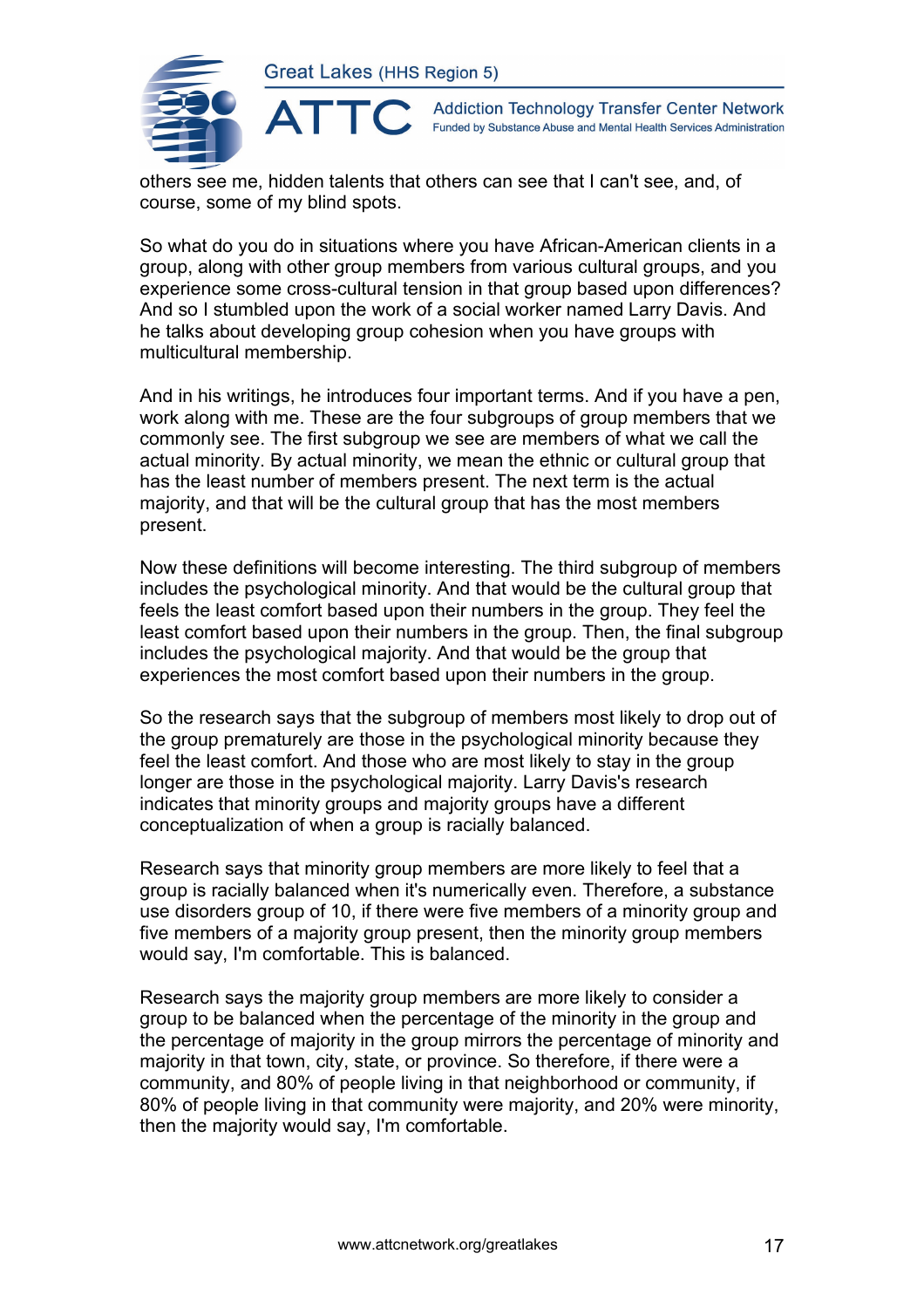ATTO



**Addiction Technology Transfer Center Network** Funded by Substance Abuse and Mental Health Services Administration

And your question is, what's the reason that majority members and minority members have a different conceptualization of when a group is balanced? It's because minority group members have more experiences going into environments where they are in the minority. And where there is experience, there is increased comfort.

So armed with this research, I led groups with White and African-American clients. What I noted was that if there were eight white clients in the group and two African-American clients in the group that the white clients would do most of the talking in the group.

And then, when two of the white clients would get discharged from the group and two or three more African-American clients were added to the group, then the white clients would do less talking, and the African-American clients would do more talking. And I started noticing how group members' comfort with talking would shift based upon their numbers in the group. This is something that we ought to pay attention to-- balance in our groups.

In the meantime, there are some things that you can do as a counselor, and working with African-American clients in groups with multicultural membership, to help ensure that the clients are more comfortable in groups. Number one, you are the bridge, initially, as a group facilitator. Sometimes clients are uncomfortable talking with each other based upon differences. But it's important for you to be a bridge for all of them and available to all.

Often, clients expect us to side with, or pay more attention to, clients of our same ethnicity. For example, as an African-American man, some clients might expect me to pay more attention to my African-American clients. Truly, to build cohesion in these groups, we have to be available to all, helping those in the psychological minority feel more comfortable. And all that involves sometimes is an occasional smile, a glance, a head-nod to let them know, you may not have the numbers in terms of balance, but I'm here for you, I'm supporting you.

Try to avoid tokenism-- one African-American in a group with 10 others who are non African-American. Be aware of how issues occurring in the larger society can impact group process. Years ago, I led a group, and there was mostly white men and black men in this group. It was a recovery group. And they would sit integrated. And I remember leading that group after the Rodney King verdict came in, the following group. The black men were sitting on one side of the room, and the white men, in a group, were sitting on the other side of the room.

I remember leading a group years ago after the OJ Simpson verdict was read. White clients were sitting on one side of the group. The black clients were sitting on the other side of the group. And in both instances, what I learned is all we had to do was talk about those verdicts and how those verdicts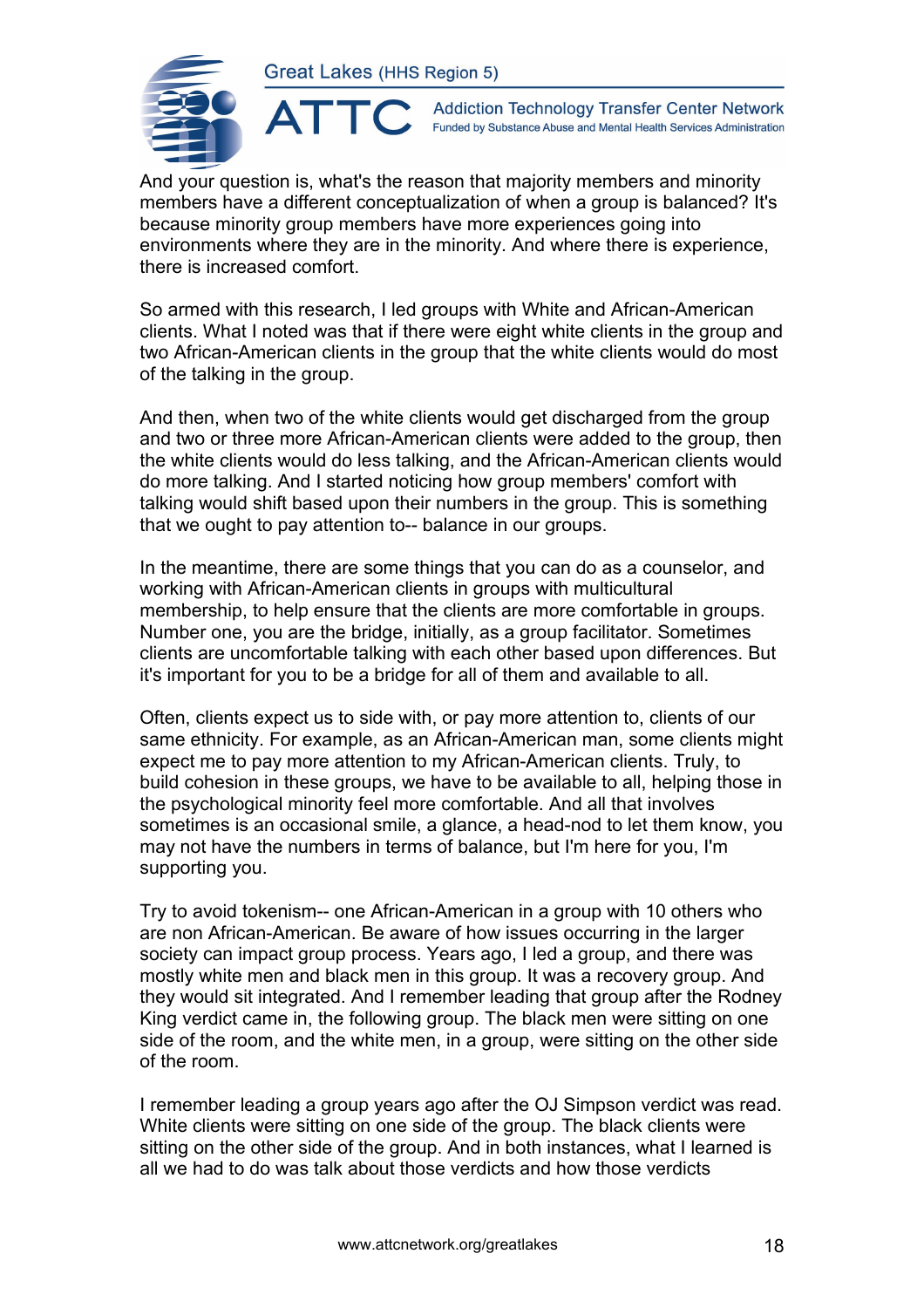

**Addiction Technology Transfer Center Network** Funded by Substance Abuse and Mental Health Services Administration

impacted our group process. And by simply talking about it, we were able to work together effectively again.

As we speak,

A couple of years ago, I was leading a group with African-American teenagers. And they said that we cannot talk about our substance use until we talk about what just happened to Laquan McDonald. Some of you might remember that, a few years ago, there was an African-American adolescent named Laquan McDonald that was walking in the middle of the street in Chicago and was shot 16 times by a police officer. We want to pay attention to events happening in the larger community, in the media, and pay attention to how it impacts clients in general and African-American clients specifically, and to be willing to talk about it if it's impacting group process.

So renowned psychiatrist Dr. Carl Bell was asked if psychoanalysis developed by Sigmund Freud in Vienna was culturally competent. And Dr. Carl Bell said that all clinical models are culturally competent in the hands of culturally competent therapists. So one suggestion here in our work with African-Americans with substance use disorders is that we continue to develop our cultural competence. And the more competent we become, the better helper we become.

So I want to share with you a resource. And it is the Online Museum of African-American Addiction, Treatment, and Recovery. I am the curator of the online museum. The link is below on that slide. I invite you to visit the link. And you will find a ton of counseling articles on how to counsel African-Americans with substance use disorders, webinars, leadership institutes, lots of music and videos, and there is a blog where we post frequently on issues that would help you in your work with African-Americans with substance use disorders.

I imagine that many of you have seen the movie The Color Purple. And I can suggest to you there was so much drinking in the movie The Color Purple that they could have used your services in the movie-- lots of domestic violence and childhood abuse.

And towards the middle of the movie, a singer showed up named Shug Avery. And Shug Avery was from Memphis, Tennessee, and she was a breath of fresh air. And towards the end of the movie, Shug Avery was going back to Memphis to sing. So in true Southern tradition, they held a dinner for her before she went back to Memphis. And as they were leaving, her husband tipped his hat and said to those remaining in the dining room, you are the salt of the earth.

Now, I imagine that most of you have heard that term. So I went on the internet. I wanted to know that the origin of the term, the salt of the earth.